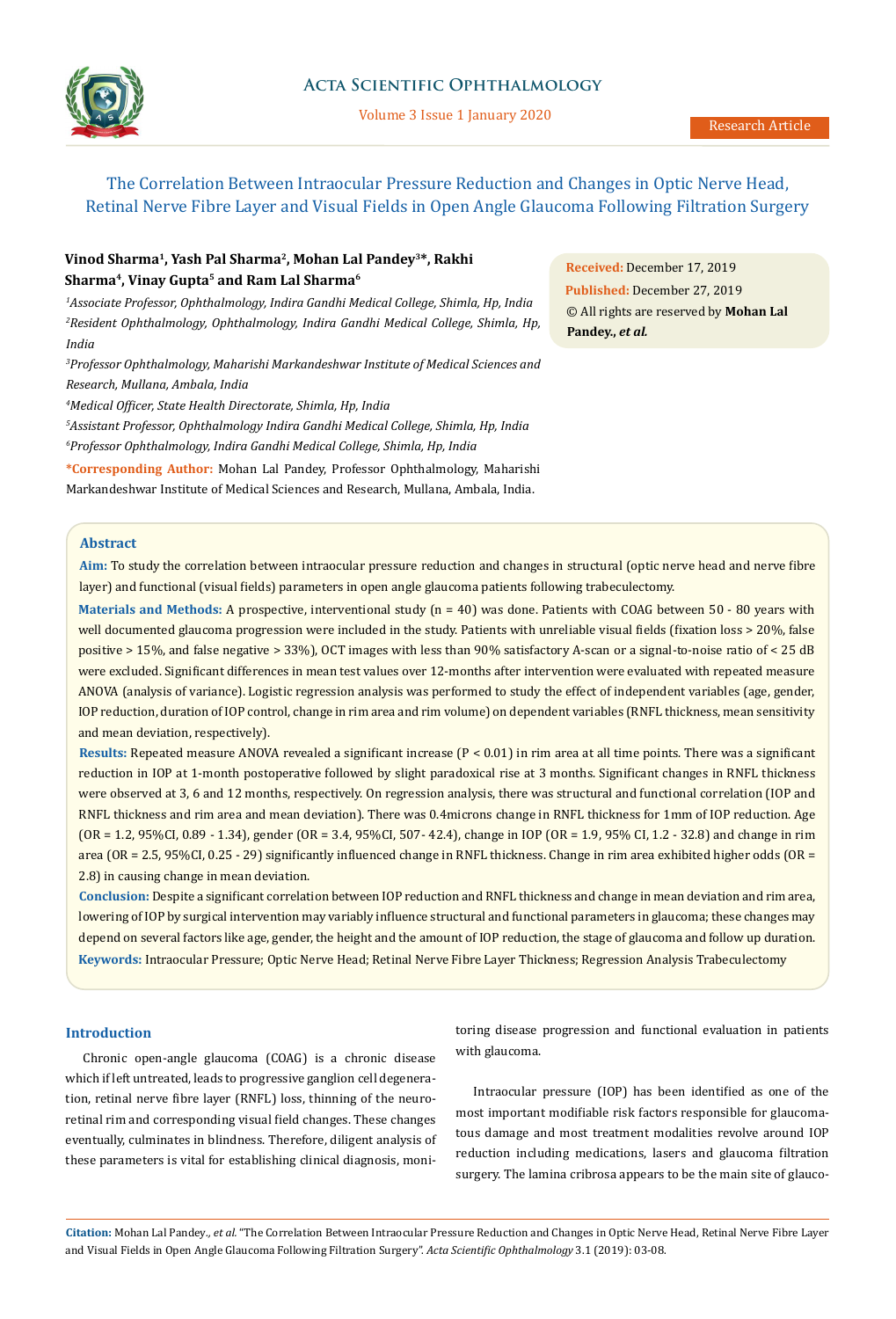matous damage; due to mechanical effects of raised IOP, backward bowing occurs damaging nerve fibres passing through it.

Reversal/partial reversal of structural and functional parameters in glaucomatous eyes may depend upon several factors including ethnicity [1], age, magnitude of IOP reduction, time of assessment of parameters and the stage of glaucoma. Consequently, reversal of changes in optic disc, RNFL and visual field following IOP reduction following glaucoma filtering surgery may show variable outcomes.

A study by Wu., *et al*. found reversal of optic disc cupping after IOP reduction following trabeculectomy in young patients [2]. Chang., et al. did not observe any significant change in RNFL thickness after medical or surgical reduction in IOP when measurements were performed at a mean period  $46.8 \pm 11.2$  days whereas Figus., et al. found a significant increase in retinal nerve fibre layer thickness after trabeculectomy at 6 months [3-4]. Tsai., *et al*. demonstrated reversal of cupping topographically after IOP reduction in adult patients with COAG over  $38.4 \pm 24.8$  weeks follow-up [5].

Kotecha., et al. assessed optic nerve head structure and visual field changes in a cohort of 250 patients with glaucoma after trabeculectomy. The median follow-up IOP was significantly higher in those with documented glaucoma progression as compared to those without. Their study suggested that the progression of glaucoma after surgery was related to the magnitude of IOP reduction [6].

Due to variations in results of structural and functional assessment in patients with glaucoma, we conducted a prospective study at a referral and teaching hospital in the northern part of the Indian sub-continent. We evaluated changes in optic nerve head, RNFL thickness and visual fields after glaucoma filtering surgery in adult patients with COAG. We also analysed the correlation between the duration and magnitude IOP reduction and these parameters.

# **Material and Methods**

In this prospective study, 40 adult patients with COAG who underwent trabeculectomy from January 2016 to August 2017 were enrolled. The institutional review board and the Ethics committee approve the trial. An informed consent was obtained from all participants and the study design adhered to the tenets of the Declaration of Helsinki.

# **Inclusion and exclusion criteria**

Patients with COAG between 40 - 80 years of age with documented glaucoma progression despite maximum tolerated medical therapy were included.

Patients were excluded if they had advanced glaucomatous damage, normal tension glaucoma, unreliable visual fields (fixation loss > 20%, false positive > 15%, and false negative > 33%), OCT images with less than 90% satisfactory A-scan or a signal-to-noise ratio of less than 25 dB, and any ocular disease affecting visual function and fields.

Complete ophthalmic examination was done which included measurement of corrected distance visual acuity (CDVA), slit-lamp bio-microscopy with + 90D lens, Goldman's applanation tonometry, gonioscopy with Susman's 4-mirror lens, OCT, automated perimetry, and cup/disc ratio estimation. A detailed medical history included age, gender, history of anti-glaucoma medications, hypertension, and previous ocular surgery.

#### **IOP measurements**

Three readings were taken at the same time of the day (9.am) and averaged. There was an interval of 30 minutes between each reading. The central corneal thickness (CCT) was measured using the specular microscope EM-3000® (Tomey Corp., Nagoya, Japan).

#### **Visual field testing**

Visual field analysis was done using octopus 900 automated perimetry machine. The pre-operative, 3-months, 6-monthsand 12-months post-operative mean sensitivity (MS), mean deviation (MD), and loss of variance were compared.

#### **Optical coherence tonography**

Optic nerve head parameters and RNFL thickness were assessed using Topcon 3D OCT-1Maestro. All OCT scans were obtained by an independent investigator. OCT scans were obtained after pupillary dilatation using 5% phenylephrine and 1% tropicamide eye drops. Good scans were defined as focused images from the ocular fundus, with an adequate signal-to-noise ratio and a cantered, circular ring around the optic disc. The average of the three valid circular scans was used to calculate the mean and quadratic RNFL thickness.

### **Surgical procedure**

Peribulbar anaesthesia was achieved. A fornix based conjunctival flap was made, the sclera was exposed. A partial thickness (onethird) scleral flap (5.0 mm × 5.0 mm) was dissected superiorly into 1 mm of clear cornea. A deep sclerectomy was done and Schlemm's canal was deroofed. A window was created between trabecular meshwork (TM) and Descemet's membrane and the juxta-canalicular TM and Schlemm's endothelium were removed using small blunt forceps. The superficial scleral flap was sutured with 2 to 4 interrupted nylon 10-0 sutures.

### **Outcome measures**

Change in RNFL thickness was the primary outcome measure. Changes in ONH parameters (rim area and volume) and visual fields (mean sensitivity and mean deviation) were secondary outcome measures.

**Citation:** Mohan Lal Pandey*., et al.* "The Correlation Between Intraocular Pressure Reduction and Changes in Optic Nerve Head, Retinal Nerve Fibre Layer and Visual Fields in Open Angle Glaucoma Following Filtration Surgery". *Acta Scientific Ophthalmology* 3.1 (2019): 03-08.

04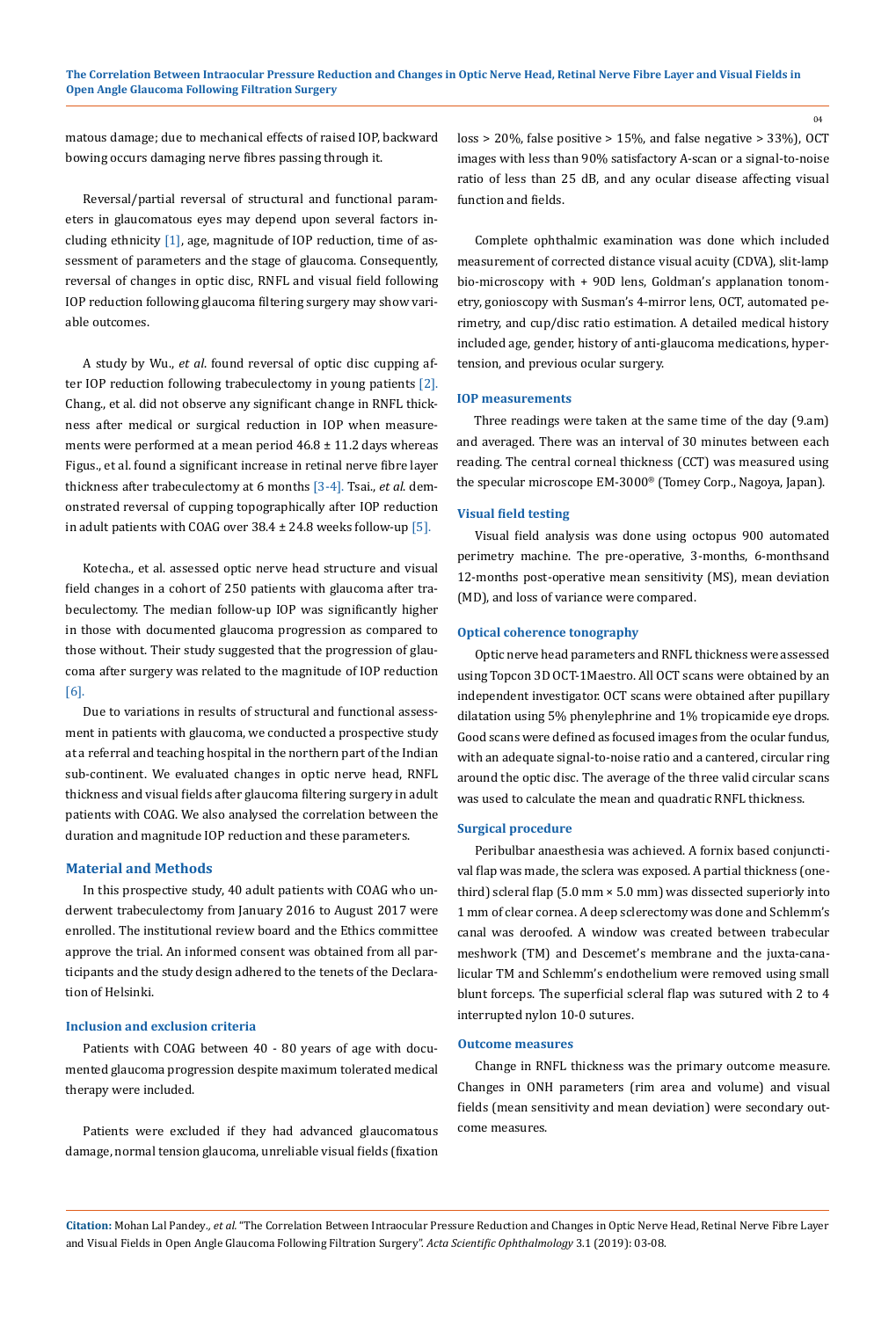#### **Sample size calculation**

To calculate the sample size, a pilot study was first done on 10 subjects. It was based on the principal of 'Inference for mean; comparing a mean (primary outcome) to a known value.' The change in RNFL thickness between pre and postoperative period was compared. The alpha was set at 0.05 and power 80%. The estimated sample size was calculated to be 40. (https://www.stat.ubc. ca/~rollin/stats/ssize/n1.html).

#### **Statistics**

Statistical analysis was performed on an intent-to-treat basis using IBM, SPSS Statistics version 25 (IBM Inc.). A one-way repeated-measures analysis of variance (ANOVA) was conducted to determine whether there were significant differences in mean test values over the course of 12-months follow up. There were no outliers, and data were normally distributed, as assessed by a box plot and Shapiro–Wilk test (P.0.05), respectively. The assumption of sphericity was violated, as assessed by the Mauchly test of sphericity (P<0.05). Therefore, a Greenhouse–Geisser correction was applied. A post hoc (Tukey) test was performed using the Bonferroni correction, to determine where differences occurred; the F-statistic was reported as F (df time, df error) =F value, P value. A P value less than 0.05 was considered statistically significant. A regression analysis was performed to study the effect of independent variables (IOP, rim area and rim volume) on dependent variables (RNFL thickness, mean sensitivity and mean deviation, respectively).

### **Results**

A total of 49 patients were enrolled in the study. However, 6 patients with unreliable visual fields and three patients with suboptimal OCT scans were excluded from the study. Therefore, 40 patients were included for statistical analysis. Data are mean ± standard deviation, unless otherwise stated. The mean age of patients was 56.7 ± 8.97 (range, 42 - 76 years). There were 28 (70%) males and 12 (30%) females, respectively. One eye was selected at random in case of bilateral involvement. The right eye was operated in 28 (70%) cases and the left eye in 12(30%) cases, respectively. The pre-intervention indices of patients are depicted in table 1 [Plusminus values are means  $\pm$  SD. Baseline values were the means of the values obtained during screening and eligibility confirmation visits. Snellen vision was converted to Log MAR units for comparison. Rim area was measure in millimetres and Mean deviation in decibels. Retinal nerve fibre layer (RNFL) was measured in microns].

There was a decrease in IOP from  $27.4 \pm 2.7$  mm of Hg preintervention to  $12.6 \pm 2.7$  mm of Hg, 12 months into the surgical intervention, a statistically significant decrease of  $14.7 \pm 0.64$  mg/L [mean ± standard error], p < .0001. Post hoc analysis with a Bonferroni adjustment revealed that IOP statistically significantly decreased from pre-intervention to 1 month, 3months, 6 months and

| <b>Parameter</b>               | <b>Minimum</b> | <b>Maximum</b> | Mean $\pm$ SD   |  |
|--------------------------------|----------------|----------------|-----------------|--|
| Age (years)                    | 42             | 76             | $56.7 \pm 8.97$ |  |
| CDVA (Log MAR)                 | 0.1            | 0.5            | $0.23 \pm 0.1$  |  |
| $IOP$ (mm $Hg$ )               | 22             | 32             | $27.4 \pm 2.74$ |  |
| $R$ im Area (mm <sup>2</sup> ) | 0.08           | 0.97           | $0.51 \pm 0.26$ |  |
| RNFL thickness<br>(microns)    | 23             | 82             | $60.6 \pm 6.90$ |  |
| Mean Deviation<br>(dB)         | 11.6           | 26.1           | $19.4 + 4.5$    |  |

05

**Table 1:** Baseline Parameters.



**Figure 1:** Mean change from baseline in IOP, best corrected vision, rim area and mean deviation to post-intervention, respectively.

12 months. However, the decrease from 3 months to 6 months was not significant (0.45 (95% CI, -.6-0.744, P = 0.451). Figure 1 shows mean change from baseline in IOP, BCVA, rim area and mean deviation to post-intervention, respectively.

The surgical intervention elicited statistically significant changes in vision over time, F (1.361, 52.973) = 4.250, p < .05, partial  $\eta^2$  = 0.882. There was an improvement in vision from 0.24  $\pm$  0.1 Log MAR units' pre-intervention to 0.2 ± 0.07 Log MAR units, 12 months into the surgical intervention, a statistically significant decrease of 0.02 ±.009 Log MAR units [mean ± standard error], p < .0001.

Rim area increased from  $0.51 \pm 0.27$  mm<sup>2</sup> pre-intervention to  $0.61 \pm 0.26$  mm<sup>2</sup> three months into the intervention to  $0.79 \pm 0.31$ mm2, 12 months post-intervention. Epsilon (ε) was 0.648, as calculated according to Greenhouse and Geisser (1959), was used to correct the one-way repeated measures ANOVA (sphericity violated). The surgical intervention elicited statistically significant changes in rim area over time, F (1.455, 57.064) = 44.973, p < .0005, partial  $\eta^2$  = .280. Post hoc analysis with a Bonferroni adjustment revealed that rim area was statistically significantly increased at all time

**Citation:** Mohan Lal Pandey*., et al.* "The Correlation Between Intraocular Pressure Reduction and Changes in Optic Nerve Head, Retinal Nerve Fibre Layer and Visual Fields in Open Angle Glaucoma Following Filtration Surgery". *Acta Scientific Ophthalmology* 3.1 (2019): 03-08.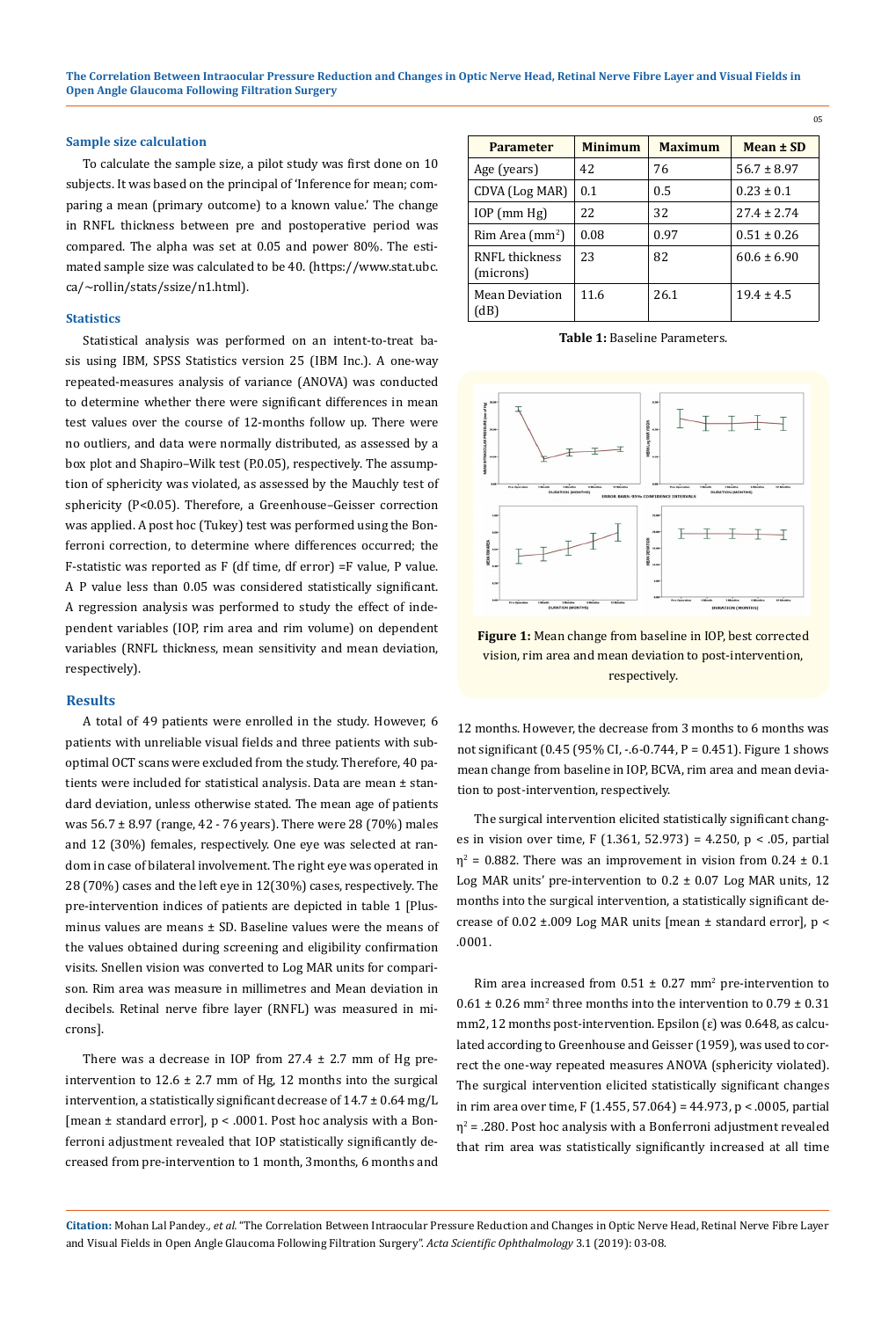points (pre-intervention to 3 months, 6 months and 12 months post-intervention, respectively).

Mean deviation decreased from  $19.4 \pm 4.5$  dB pre-intervention to  $19.1 \pm 4.6$  dB 6 months into intervention to  $18.9 \pm 4.6$  dB, 12 months post intervention. The surgical intervention elicited statistically significant changes in mean deviation over time, F (1.479, 57.69) = 82.987, p < .0005, partial  $\eta^2$  = .680. Repeated measure ANOVA revealed that change in mean deviation occurred at 5.38 ± 1.8 months, post-intervention. Post hoc analysis with a Bonferroni adjustment revealed that mean deviation did not statistically decrease from pre-intervention to 1 month (P = 0.989) and pre-intervention to 3 months ( $P = 0.330$ ), post-intervention, respectively. However, there was a significant decrease at six (0.253 (95% CI, 0.175 - 0.330, P < 0.005) and 12 months (0.428 (95% CI, 0.302- 0.553), respectively.

The retinal nerve fibre layer (RNFL) thickness increased from 60.6  $\pm$  6.9 microns pre-intervention to 63.4  $\pm$  6.56 microns 6 months into intervention to  $64.78 \pm 6.8$  microns, 12 months post intervention. The surgical intervention elicited statistically significant changes in RNFL thickness over time, F (1.518, 59.20) = 122.03,  $p < .0005$ , partial  $\eta^2 = .758$ . Post hoc analysis with a Bonferroni adjustment revealed that mean deviation did not statistically decrease from pre-intervention to 1 month (-0.425 (95% CI, -1.027 - 0.177, P = 0.421). However, there was a significant increase at all other time points. Figure 2 shows the mean change from baseline in RNFL thickness to post-intervention in inferior, superior, nasal and temporal quadrants, respectively.



**Figure 2:** Mean change from baseline in RNFL thickness to post-intervention in inferior, superior, nasal and temporal quadrants, respectively.

On regression analysis, the mean change in RNFL thickness was significantly  $(P < 0.05)$  associated with change in IOP post intervention. The change in mean deviation was significantly  $(P < 0.05)$ associated with change in rim area. Figure 3 and figure 4 shows regression plots at baseline and at 12 months post-intervention between these parameters. There was 0.4microns change in RNFL thickness for 1mm of IOP reduction. Logistic regression revealed that age (OR = 1.2, 95%CI, 0.89 - 1.34), gender (OR = 3.4, 95%CI, 507 - 42.4), change in IOP (OR = 1.9, 95% CI, 1.2 - 32.8) and change in rim area (OR = 2.5, 95%CI, 0.25 - 29) significantly influenced change in RNFL thickness (Table 2). Change in rim area exhibited higher odds (OR = 2.8) in causing change in mean deviation.

06



**Figure 3:** Regression plots at baseline and at 12 months postintervention between IOP and retinal nerve fibre layer thickness.



**Figure 4:** Regression plots at baseline and at 12 months post-intervention between Rim area and mean deviation.

| Variable                | B       | S.E. | df | Sig.  | <b>Odds R</b> | 95% C.I. for<br><b>OR</b> |      |
|-------------------------|---------|------|----|-------|---------------|---------------------------|------|
| Age                     | .007    | .063 | 1  | .06   | 1.2           | 0.89                      | 1.34 |
| Gender                  | 2.24    | 1.32 | 1  | .05   | 3.4           | .507                      | 42.4 |
| Change in<br><b>IOP</b> | $-.007$ | 1.43 | 1  | .009  | 1.9           | 1.2                       | 32.8 |
| Change in<br>Rim Area   | 1       | 1.20 | 1  | .406  | 2.5           | 0.25                      | 29   |
| Constant                | $-6.2$  | 4.35 | 1  | 0.042 |               |                           |      |

**Table 2:** Logistic Regression predicting likelihood of change in RNLF Thickness.

# **Discussion**

Chronic glaucoma is one of the main causes of loss of vision due to damage to retinal ganglion cells. Although in advanced stages,

**Citation:** Mohan Lal Pandey*., et al.* "The Correlation Between Intraocular Pressure Reduction and Changes in Optic Nerve Head, Retinal Nerve Fibre Layer and Visual Fields in Open Angle Glaucoma Following Filtration Surgery". *Acta Scientific Ophthalmology* 3.1 (2019): 03-08.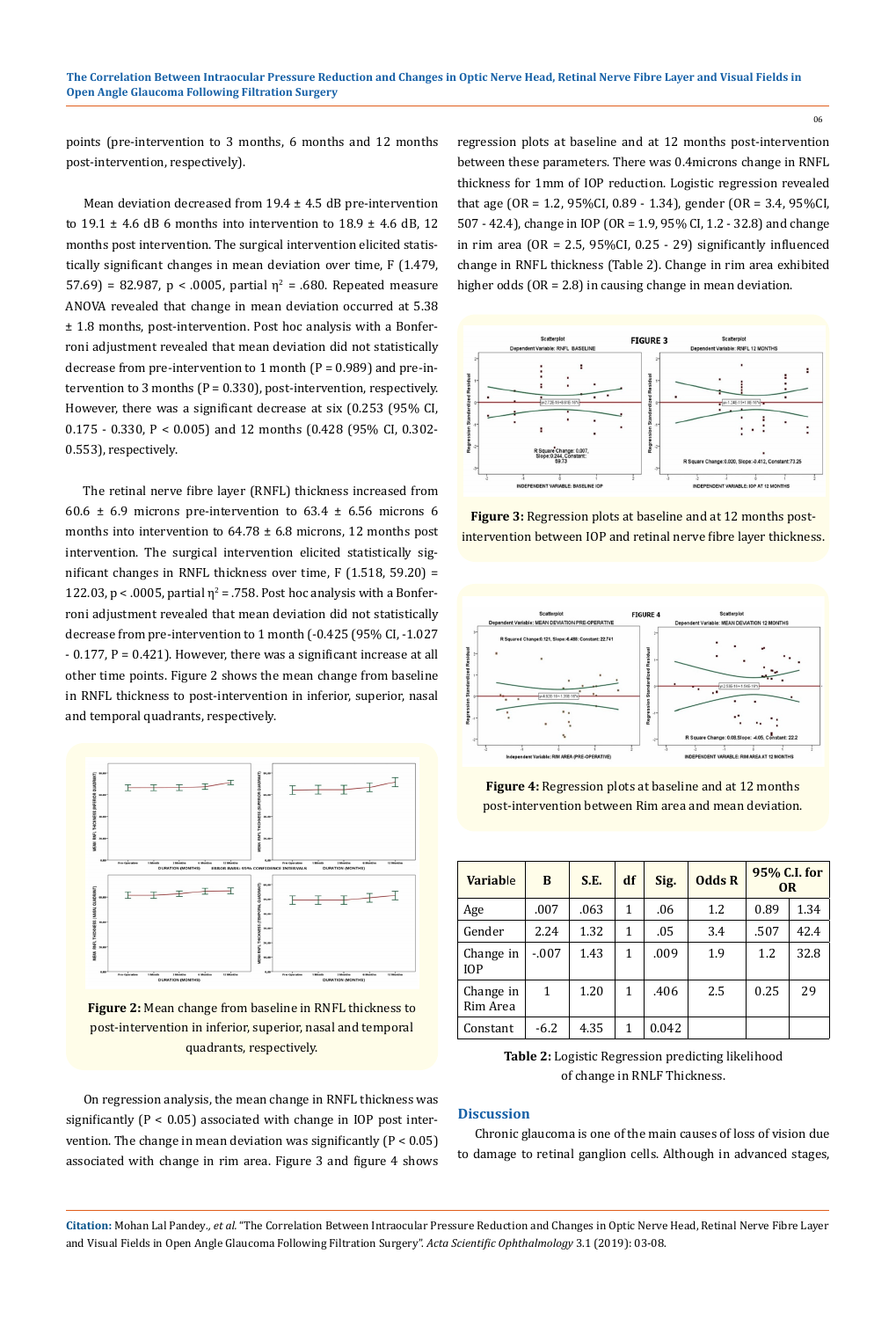glaucomatous damage is irreversible, it has been observed that timely intervention and lowering of intraocular pressure can reverse changes in visual fields and prevent permanent damage to retinal nerve fibre layer. Consequently, there may be improvement in the appearance of optic nerve head  $[7-8]$ . Several studies have documented reversal of optic disc cupping in congenital and developmental glaucoma's after surgical intervention [9]. However, cupping reversal in childhood glaucoma may lead to nerve fibre layer thinning post-operatively and deserves further study in adults with glaucoma as well [10-11].

The present prospective study evaluated changes in RNFL thickness, ONH parameters (rim area and volume) and visual fields (mean sensitivity and mean deviation) in patients with chronic open angle glaucoma following trabeculectomy. The study also evaluated the correlation between these structural and functional parameters. The results revealed that there was a significant decrease in IOP and a significant increase in rim area over 12 months into surgical intervention. Repeated measure ANOVA revealed that although rim area significantly increased at all time points, IOP significantly reduced at 1-month postoperative followed by slight paradoxical rise at 3 months. The increase in IOP from 3 to 6 months was not significant. The study also revealed statistically significant changes in RNFL 3, 6 and 12 months after glaucoma filtering surgery. On regression analysis, there was structural and functional correlation as well (IOP and RNFL thickness and rim area and mean deviation) that is changes in RNFL thickness were pressure dependent (0.4microns change in RNFL for 1mm of IOP reduction).

Some studies report total lack of structural and functional correlation after trabeculectomy. In a study by Chang., et al. twentyone eyes of patients who underwent medical or surgical intervention to lower IOP, change in the overall RNFL thickness after IOP reduction was not significant despite an increase (mean+/-SD, 1.02 +/-10.3 micron; P = 0.653) [12]. In contrast, a study by Saif., *et al.*  in 58 eyes of patients with primary open angle glaucoma, medical reduction of IOP resulted in a significant change in the RNFL and ganglion cell complexes layer as shown by spectral-domain OCT at 6 months. This observation agreed to the present study. Moreover, there was a significant (P < 0.01) correlation between IOP changes and rim volume  $(r = 0.81)$  [13].

In primary open angle glaucoma patients with more than 30% reduction in IOP following trabeculectomy, Yamada., *et al.* found that postoperative nerve fibre layer thickness was significantly greater than the preoperative thickness in the super temporal and inferotemporal quadrants of the optic disc (P < 0.05). These changes were relevant in early stages of glaucoma with a better mean deviation in visual fields. In the present study, there was a mean increase in RNFL thickness after 44% reduction in IOP at 12-months; none of the cases had advanced glaucomatous changes [14].

In contrast, in adult patients with glaucoma ( $n = 17$ ), Raghu., *et al.* found that there was a mean increase in RNFL thickness and cup area 1-week postoperatively. However, RNFL thickness and cup area reverted to pre-operative levels at 3 months. The authors attributed these observations to shift in anatomic structures (reduction in stretch force on lamina cribrosa of optic disc) instead of reversal of damage caused by sustained rise of IOP. There was no correlation between RNFL change and IOP change [15].

Baumane., *et al*. evaluated short-term changes in structural and functional eye parameters following glaucoma filtration surgery in different stages of glaucoma. The authors evaluated c/d ratio, RNFL thickness and MD in early, moderate and advanced cases of glaucoma, respectively. The authors found that mean RNFL thickness increased in of all four quadrants after the surgery in patients with moderate glaucoma; in contrast, there was a decrease in the mean RNFL thickness for all four quadrants in advanced glaucomatous patients. The horizontal and vertical c/d ratio improved more in moderate (66.1%) than in advanced stages (55.6%), respectively [16].

Waisboard., *et al*. evaluated structural and functional changes in open angle glaucoma patients following intraocular pressure reduction in patients using Spectral Domain Optical Coherence Tomography and automated perimetry. Seventy-six glaucomatous eyes were allocated into three groups; group 1 (IOP > 32 mmHg), group 2 (IOP between 22 - 32 mm Hg) and control group (IOP < 22mm Hg), respectively. The authors found that there was a significant decrease in the average cup to disc ratio  $(p < 0.05)$  following the intervention in groups 1 and 2. The changes in cup-disc ratio were not related to the amount of intraocular pressure lowering [17]. In contrast, Lesk., *et al*. found that patients with less than 25% IOP reduction after glaucoma surgery, there was worsening of all parameters in comparison to those with greater than 40% IOP reduction. However, improvement in mean deviation in visual fields was correlated with the degree of improvement of cup: disc ratio  $(P = 0.025)$ .

### **Conclusion**

The effect of lowering of IOP by surgical intervention in open angle glaucoma may be variable and dependent on several factors like age of the patient, the height and the amount of intraocular pressure reduction, the stage of glaucoma when the patient receives intervention and the duration of follow up.

The most important outcome of the present study was that IOP could statistically influence changes in RNFL as measured by OCT. However, the important question that needs further evaluation is that the target IOP achieved after surgical intervention would be adequate to prevent further glaucomatous damage, nerve fibre layer thinning and visual field loss. Further studies on a large sample

**Citation:** Mohan Lal Pandey*., et al.* "The Correlation Between Intraocular Pressure Reduction and Changes in Optic Nerve Head, Retinal Nerve Fibre Layer and Visual Fields in Open Angle Glaucoma Following Filtration Surgery". *Acta Scientific Ophthalmology* 3.1 (2019): 03-08.

07